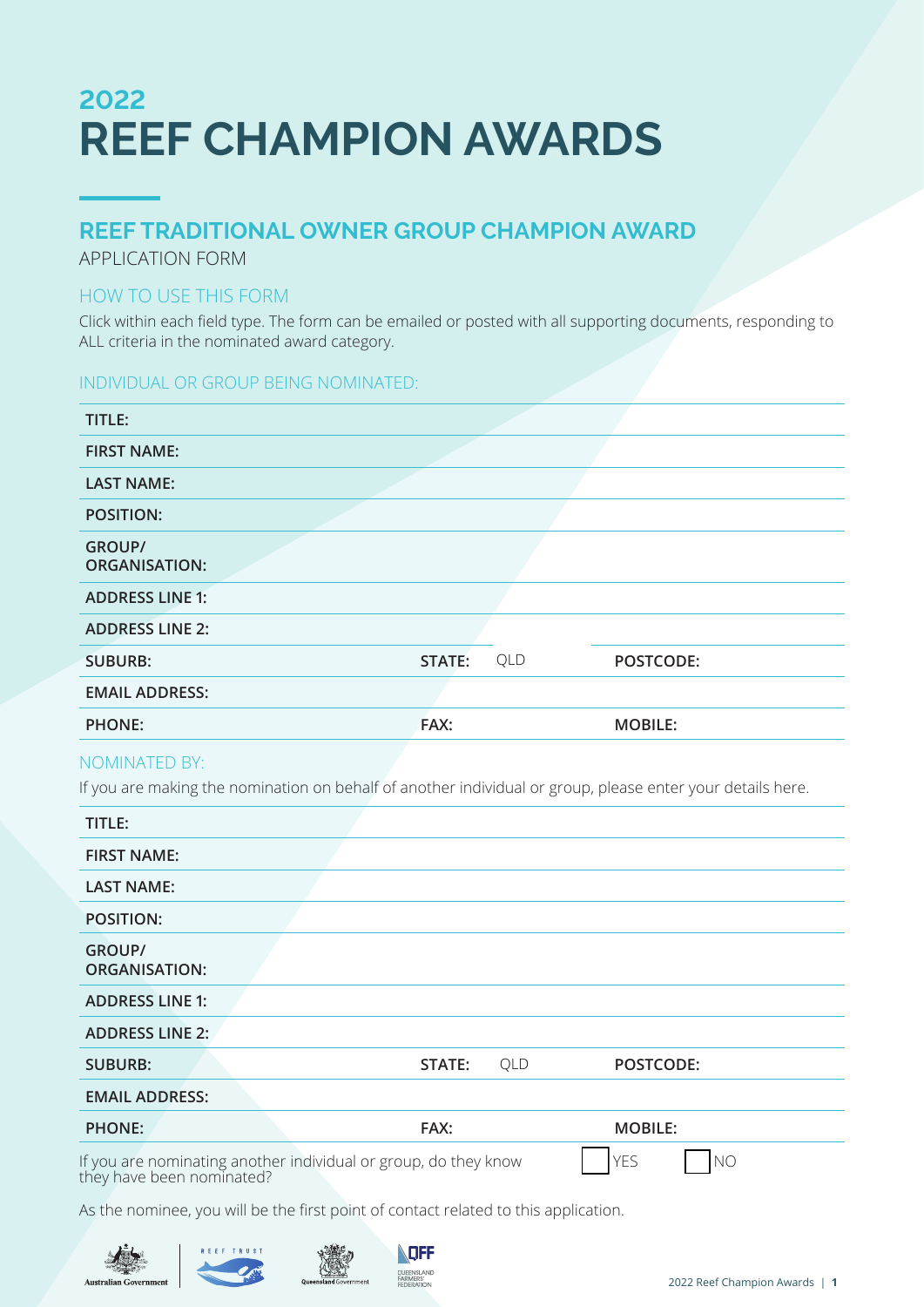# **2022 REEF CHAMPION AWARDS**

## **REEF TRADITIONAL OWNER GROUP CHAMPION AWARD**

The Reef Traditional Owner Group Champion Award recognises the exemplary effort of an Aboriginal or Torres Strait Islander group that works through an organsation or Traditional Owner group to improve the quality of water entering the Great Barrier Reef.

### CRITERIA QUESTIONS

Please let us know the connection the nominee has to Country through their Traditional Owner group

Tell us how the nominee has had a significant impact on healthy water that flows to the Great Barrier Reef. Please include details of activities and how they intend to carry on with these activities. (300 words).

How has the nominee shared their learnings and experiences with others? What is one of the key things the nominee has learnt through this process? (300 words).







**NEF QUEENSLAND**<br>FARMERS'<br>FEDERATION